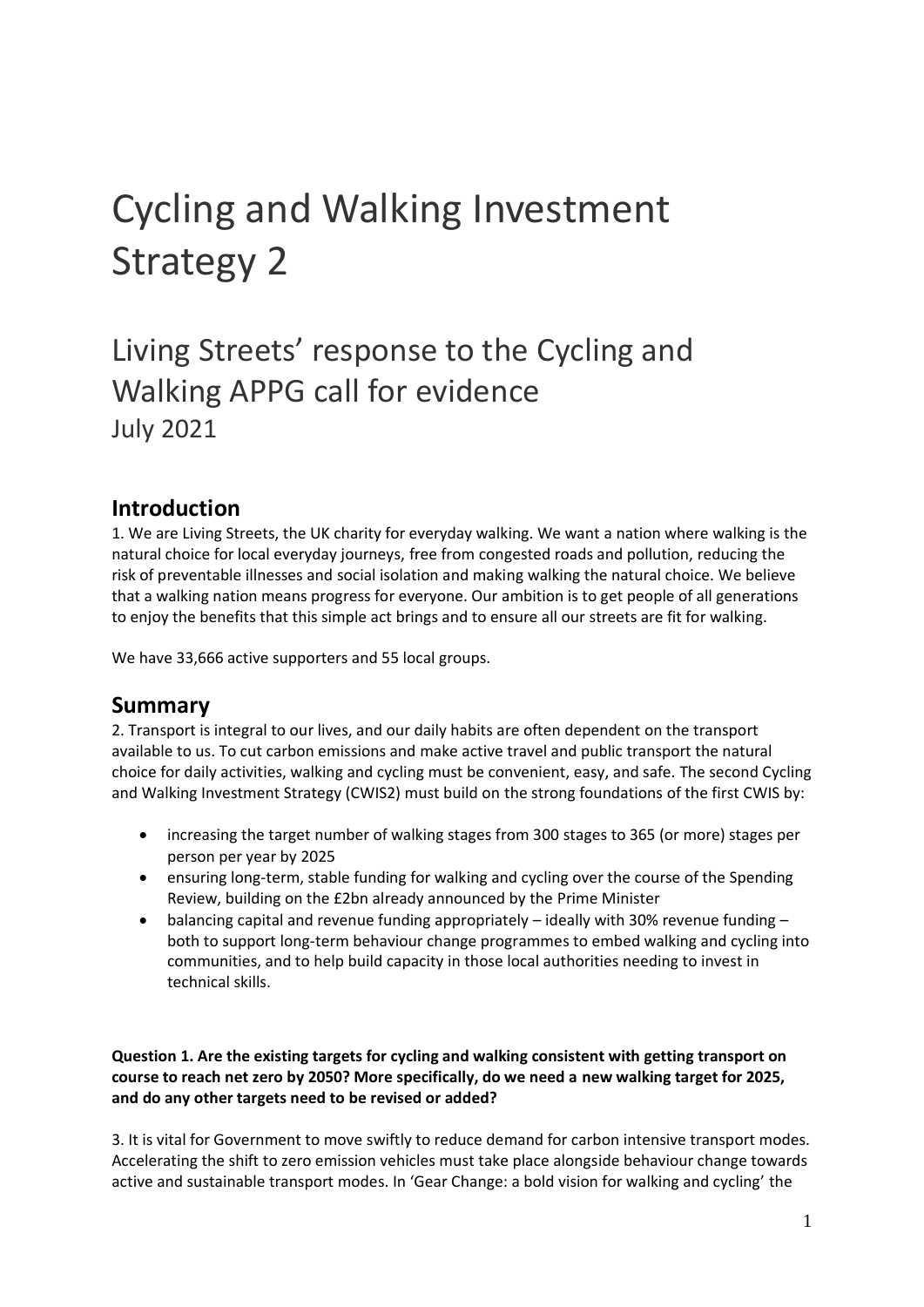Government says it wants to see a future where half of all journeys in towns and cities are cycled or walked. The lion's share will be met through walking (currently 27% of journeys are walked and 2% are cycled). We do not believe that existing targets for walking and cycling are ambitious enough to help bring transport on course to reach net zero by 2050.

4. There are two walking targets in the Cycling and Walking Investment Strategy to: increase the number of walking stages to 300 stages per person per year by 2025, and, increase proportion of primary school children walking to school to 55% by 2025. The 300 stages per person per year target has been met in nine of the last ten years. We want to see this increased to at least 365 stages per person per year – one stage per person per day seems very achievable and could be seen as justification to even further.

5. The Walk to School target is still relevant, helping to establish healthy walking habits early in life. However, there is more work to be done to reach it. In 2019, only 46% of children walked to school. We know that this is much higher in the schools we work with through our Walk to School Outreach programme – we are able to get 23% more children walking some or all of the way to school after 5 weeks, resulting in 30% fewer all the way car journeys. This shows the power of targeted interventions.

#### **Question 2. What level of funding is required to meet the Government's targets for increased cycling and walking by 2025 and 2030, and/or any new targets we may propose?**

6. The announcement of £2bn investment in walking and cycling in 2020 was very welcome and long overdue. We look forward to seeing this confirmed in the Spending Review later this year and then in CWIS2. As is the largest ever settlement for active travel it demonstrates the Government's commitment towards increasing levels of walking and cycling. However, this is a fraction of the £27bn allocated to the second Roads Investment Strategy.

7. The fact that CWIS2 is a multi-year settlement is very important because it allows local authorities (and the organisations that they work with) to plan with certainty and to retain active travel skills and expertise. CWIS2 must also ensure the appropriate balance of capital (70%) to revenue funding (30%) – revenue funding is critical to the delivery of behaviour change programmes and increasing skills across the industry.

8. The Government should also look to build on this investment in the future. If we are to meet the goals set in the original CWIS, and spread benefits more equitably across a wider range of places and demographic groups, a far greater investment will be needed in the future, again balancing both capital and revenue funding appropriately.

#### **Question 3. Do local authorities and other bodies have the capacity and skills needed to spend the funding allocations required to meet the Government's targets (or any new ones)? If not, how can this capacity be boosted, and how quickly can CWIS spending be ramped up? What should be the role of Active Travel England? What resources will it need to fulfil this role?**

9. There is a need for a l boost in skills and expertise. Both the training of highways engineers and continuing professional development (CPD) should provide greater emphasis on design guidance for active travel (and inclusive design) and community consultation. The role of Active Travel England will be as a statutory consultee, to hold local authorities to account and to act as a repository of best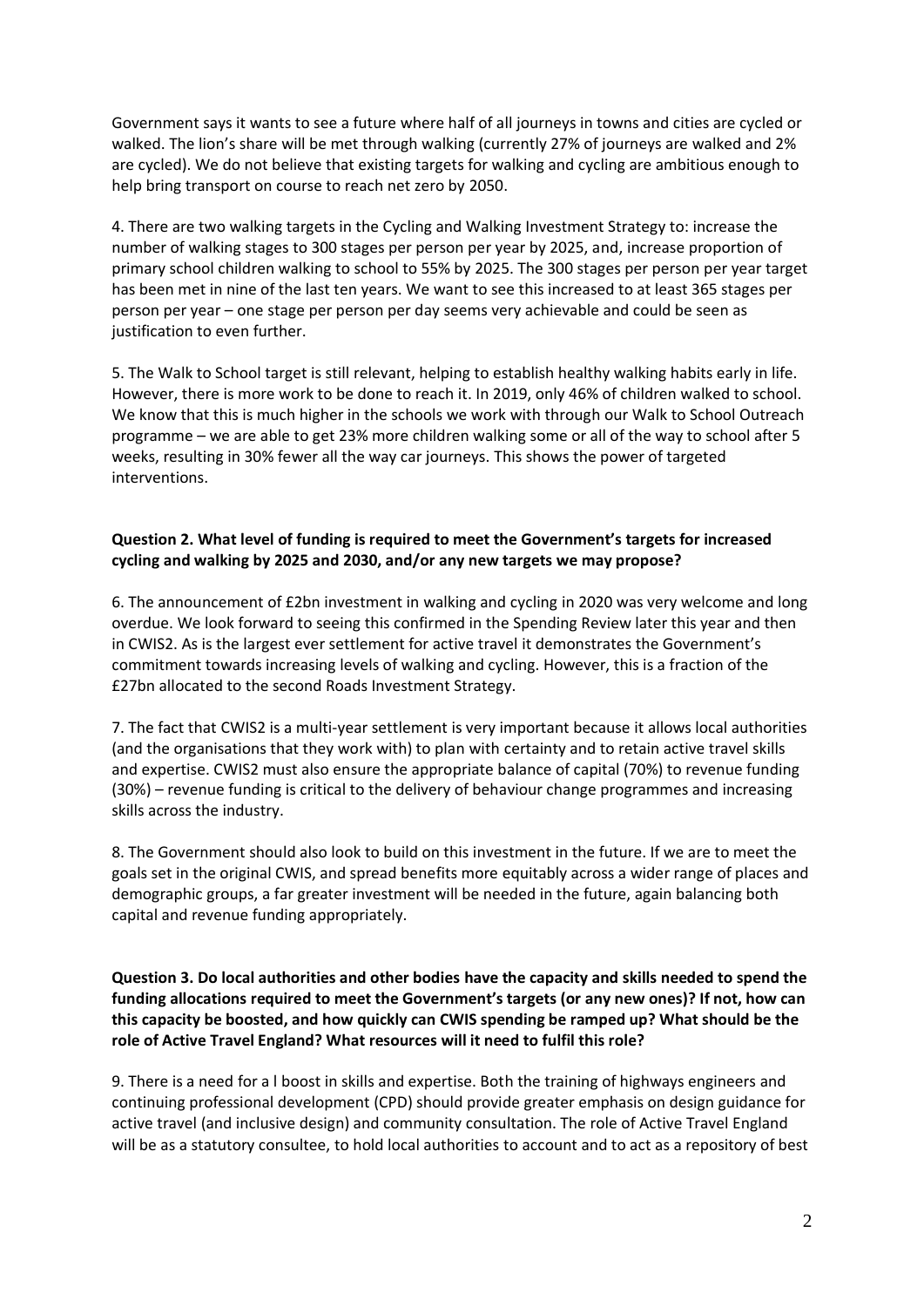practice. It could, therefore, also provide training and accreditation for local authority highways departments and officers. This should be supported by engagement with professional institutions.

**Question 4. What should CWIS 2 funding be spent on? What programmes or initiatives should be funded? How much capital and how much revenue? How much of this capital and revenue should go to transport/highway authorities, to Active Travel England, to the voluntary sector, to Highways England and HS2 Ltd, etc, and how much should be spent by Government directly? How can Government maximise the opportunities for its funding allocations to leverage in additional funding from other sources?**

10. The first priority is to spend CWIS2 funding on high quality infrastructure – it is essential to do it properly or not at all. For walking the emphasis should be investing in, for example, low traffic neighbourhoods, major road crossings, school streets and other public realm improvements. Second, funding should be used to support revenue programmes in schools (see box), workplaces and community settings, community engagement, and capital programmes, such as planned street maintenance, wayfinding and integrating information on walking routes as part of longer multimodal journeys. Our third priority is to invest in building local authority capacity.

11. As discussed above, revenue funding is critical to changing behaviour for the long term and building skills across industry. We are calling for 70% capital funding and 30% revenue funding. A balance needs to be struck between flagship Department for Transport schemes (e.g. Walk to School Outreach) and local authority schemes to encourage walking to school, to workplaces and within communities. Special attention should be paid to ensuring that this reaches diverse communities.

12. Funding should be put in place for all local authorities and combined authorities in order to ensure that over time technical capacity, plans and leadership can be built for the delivery of good quality walking and cycling programmes.

**Question 5. The extensive and widely reported opposition to schemes such as low-traffic neighbourhoods emphasises that interventions promoting walking and cycling are often controversial. How can consensus be built both nationally and locally to support the action required?**

13. The rapid deployment of social distancing measures and Low Traffic Neighbourhoods in response to the pandemic utilising £250 million Emergency Active Travel Funding (EATF) has raised the importance of communication. In some cases (e.g. reallocating carriageway space for walking) it caused problems for people with visual and mobility impairments. The DfT's network management guidance in response to Covid19 was amended to emphasise: the importance of engagement and consultation, that accessibility requirements apply to all schemes and to remind local authorities to consult with groups representing disabled people and others with protected characteristics as early as possible. People often do not like change (even if they like the result once they are used to it) or change that happens to them. Community consultation allows communities (and representative groups) to be a part of the solution and is essential to building support for the action required.

**Question 6. The pandemic has shown how flexible people's travel behaviour is in certain circumstances. What combination of schemes and policies will provide the basis for a substantial and lasting shift towards active travel?**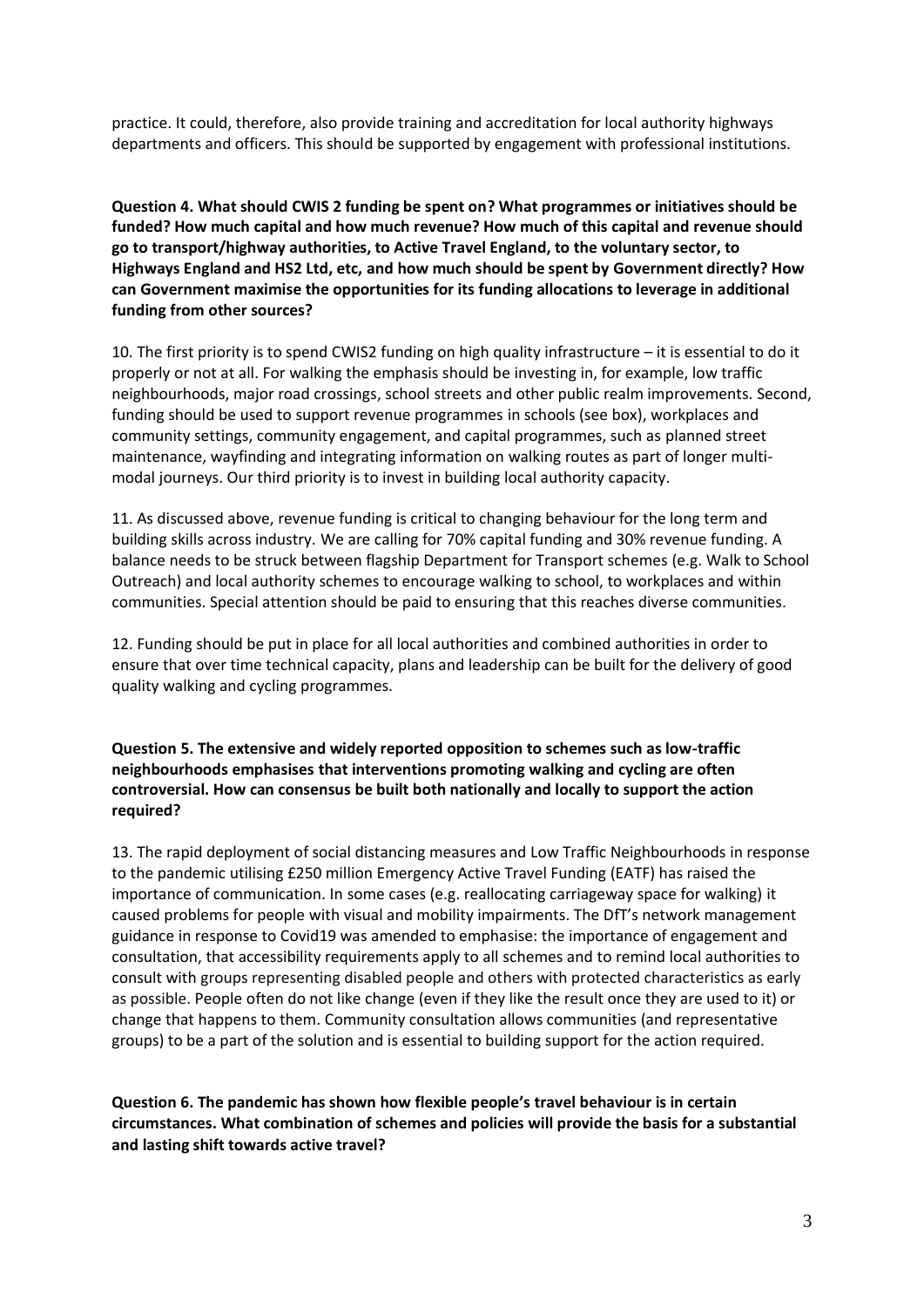14. Active and public transport are central to a green recovery<sup>1</sup>. We should be talking about how we use our finite road space in built up areas for active *and* sustainable modes of transport. Covid19 has also shown what Government can in a very short space of time to reallocate road space for walking and cycling. Such as:

- widening of pavements through, for example, reallocation of road space;
- widening pavements and pedestrianised zones in towns and cities to support physical distancing;
- reclaiming of parking spaces in town centres and residential areas and creation of seating, parklets and activity spaces;
- creation of [school streets](https://www.livingstreets.org.uk/get-involved/campaign-with-us/safer-routes-to-school) to prevent through traffic and parking near school and alleviate the possible congestion caused by a greater number of car drop offs as schools return;
- introduction of 20mph limits / creation of 20mph zones in town and city centres to reduce danger for those forced into the road through lack of pavement space.
- use of low-cost modal filtering including bollards and planters, to create Low Traffic Neighbourhoods

15. Living Streets supports policies promoting a significant reduction in traffic mileage. In addition to improving the conditions for pedestrians and cyclists, it is essential to:

- make public transport more affordable, accessible and reliable
- give more weight to the planning system; master planning is crucial to identifying and providing the infrastructure for sustainable journeys
- Consider harder measures to constrain traffic growth, such as road charging and workplace parking levies.

16. A convenient, cost-effective and coherent public transport network – in particular buses – needs space. It is generally accepted that cars are parked at least 92% of the time and typically about 96% of the time<sup>2</sup> with many privately owned vehicles occupying public highway (more than a third of households have no off-street parking<sup>3</sup> and 35% of households in England own two or more cars/vans<sup>4</sup>).

#### **Question 7. What else do DfT and other government departments need to be doing in order to maximise the impact of CWIS 2?**

17. The Department for Transport need to spend less on strategic roads and more on the maintenance of the local roads and footways – especially in cities, towns and villages – which account for more than 90% of the roads network and carries two thirds of the traffic<sup>5</sup>. It should announce what enforcement action Government will take to remove barriers to walking, such as cars parked on pavements and people using e-scooters or bicycles on the footway. We are looking forward to an announcement following the review of the Highway Code to strengthen protection for people walking (as well as people cycling and horse-riding).

2 <https://www.reinventingparking.org/2013/02/cars-are-parked-95-of-time-lets-check.html>

<sup>&</sup>lt;sup>1</sup> [https://www.livingstreets.org.uk/news-and-blog/press-media/walking-cycling-public-and-shared-transport](https://www.livingstreets.org.uk/news-and-blog/press-media/walking-cycling-public-and-shared-transport-are-central-to-a-green-and-inclusive-recovery)[are-central-to-a-green-and-inclusive-recovery](https://www.livingstreets.org.uk/news-and-blog/press-media/walking-cycling-public-and-shared-transport-are-central-to-a-green-and-inclusive-recovery)

<sup>&</sup>lt;sup>3</sup> Paragraph 2.6

[https://assets.publishing.service.gov.uk/government/uploads/system/uploads/attachment\\_data/file/878642/](https://assets.publishing.service.gov.uk/government/uploads/system/uploads/attachment_data/file/878642/decarbonising-transport-setting-the-challenge.pdf) [decarbonising-transport-setting-the-challenge.pdf](https://assets.publishing.service.gov.uk/government/uploads/system/uploads/attachment_data/file/878642/decarbonising-transport-setting-the-challenge.pdf)

<sup>4</sup> NTS9902 [https://www.gov.uk/government/statistical-data-sets/nts99-travel-by-region-and-area-type-of](https://www.gov.uk/government/statistical-data-sets/nts99-travel-by-region-and-area-type-of-residence)[residence](https://www.gov.uk/government/statistical-data-sets/nts99-travel-by-region-and-area-type-of-residence)

<sup>&</sup>lt;sup>5</sup> Department for Transport (2019). [Road Conditions in England to](https://assets.publishing.service.gov.uk/government/uploads/system/uploads/attachment_data/file/836141/road-conditions-in-england-to-march-2019.pdf) March 2019. Road Conditions in England to [March 2019 \(publishing.service.gov.uk\)](https://assets.publishing.service.gov.uk/government/uploads/system/uploads/attachment_data/file/836141/road-conditions-in-england-to-march-2019.pdf)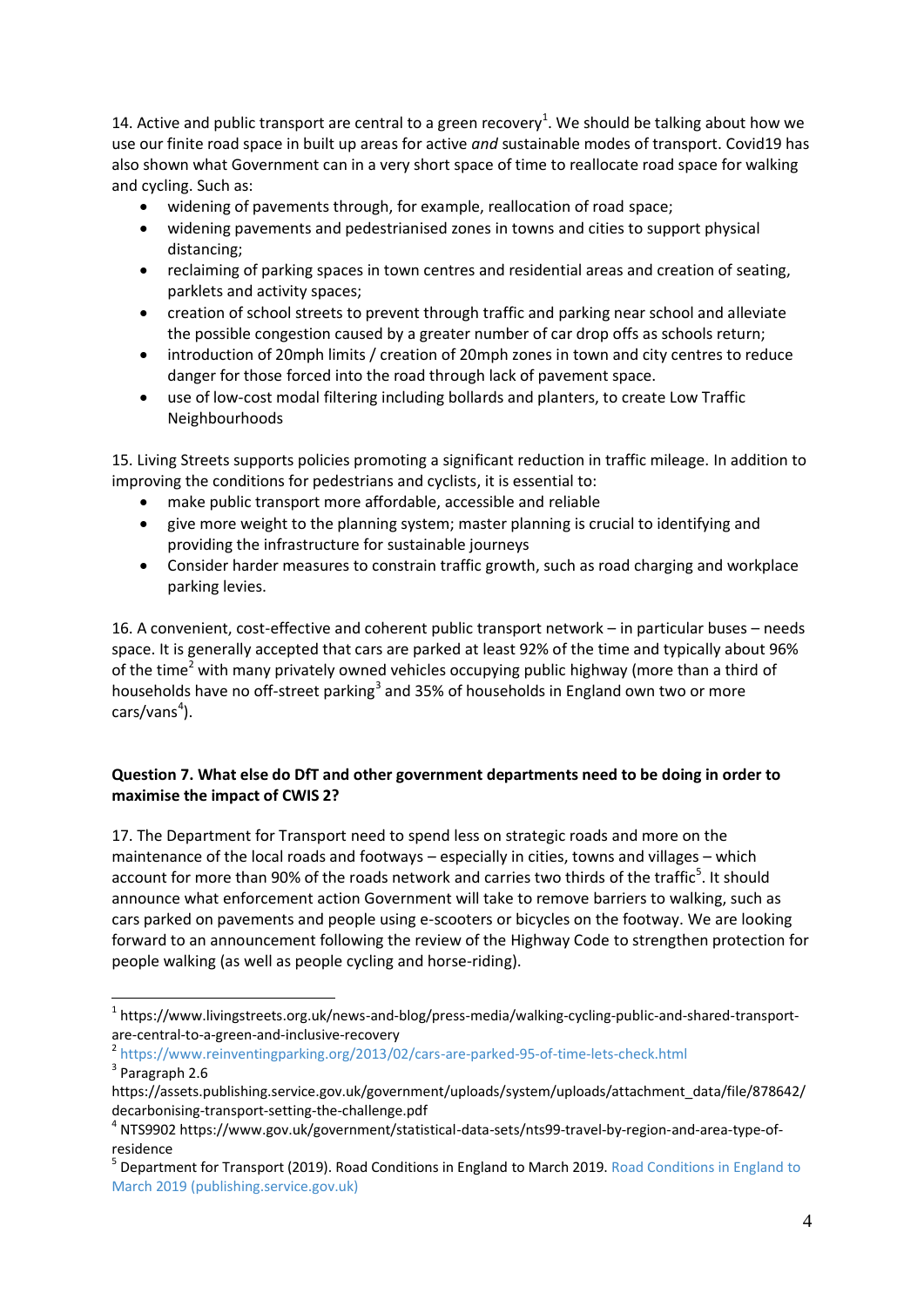18. All Government departments (e.g. for Transport, Communities and local Government, Health and Education) should be working together to reduce the number of private vehicles on UK roads. People's transport decisions are determined by the availability of transport choices and the location of community facilities and employment. Housing, hospitals and schools should be in locations with good public transport services. Planning is key. Development that encourages further car dependency should not be receiving consent, but the current planning system is doing just that. The National Planning Policy Framework should be clear that making effective use of land in urban areas includes public transport assets as well as community and commercial facilities.

#### **Question 8. The differences between the two modes are significant and cycling has been shown easier to "cater to" than walking. How can CWIS 2 exploit the shared characteristics of walking and cycling whilst at the same time ensuring that both modes receive appropriate attention and emphasis?**

19. In many cases what is good for cycling is good for walking too. Many interventions support both modes – such as Low Traffic Neighbourhoods, school streets or 20mph zones – by slowing traffic down, reducing the number of vehicles and reducing air pollution to the benefit of the health and safety of all road users. However, the needs of pedestrians are often overlooked. If we are to meet the Gear Change target of 50% of trips in towns and cities being walked or cycled, then walking will play the major role. It is more accessible, more widely undertaken and more important in so many ways. It is essential to continue supporting behaviour change initiatives. For example, Living Streets Walk to School Outreach has been shown to increase the number of children walking some or all of the way to school by 23% after 5 weeks and results in 30% fewer all the way car journeys.

#### **Question 9. How can CWIS 2 assist with the delivery of the levelling-up agenda? In particular, what can be done to correct the pattern that councils with a strong track record in active travel receive disproportionately large shares of the funding?**

20. There is a clear need for CWIS2 to help deliver the levelling-up agenda. England's poorest people and people from ethnic minority groups are disproportionately affected by the cost of car dependence and by the impacts of having to live, work and walk next to busy, dangerous, noisy and polluted streets. Deprived ethnic minority (excluding white minority) pedestrians are also more than three times more likely to be a casualty on Britain's roads than white non-deprived pedestrians. Deprivation more than doubles the risk of becoming a pedestrian casualty; people are more likely to walk and less likely to own a car<sup>6</sup>. People from an ethnic minority (excluding non-white minorities) are 25 per cent more likely to be a casualty than white pedestrians<sup>7</sup>.

22. Walking infrastructure in deprived areas can be improved by:

- planning walking networks particularly outside of town and city centres and ensuring that dropped kerbs and tactile paving are in the right place.
- focusing on the integration of walking networks with green spaces and public transport, particularly the bus.
- reducing speed limits in residential areas and on through roads.

<sup>&</sup>lt;sup>6</sup> Agilysis and Living Streets (2021). 'Road Traffic Injury Risk in Ethnic Minority Populations'. Deprived and [ethnic minority pedestrians three times more likely to be injured on Bri](https://www.livingstreets.org.uk/news-and-blog/press-media/deprived-and-ethnic-minority-pedestrians-three-times-more-likely-to-be-injured-on-britain-s-roads)tain's roads | Living Streets  $<sup>7</sup>$  Ibid.</sup>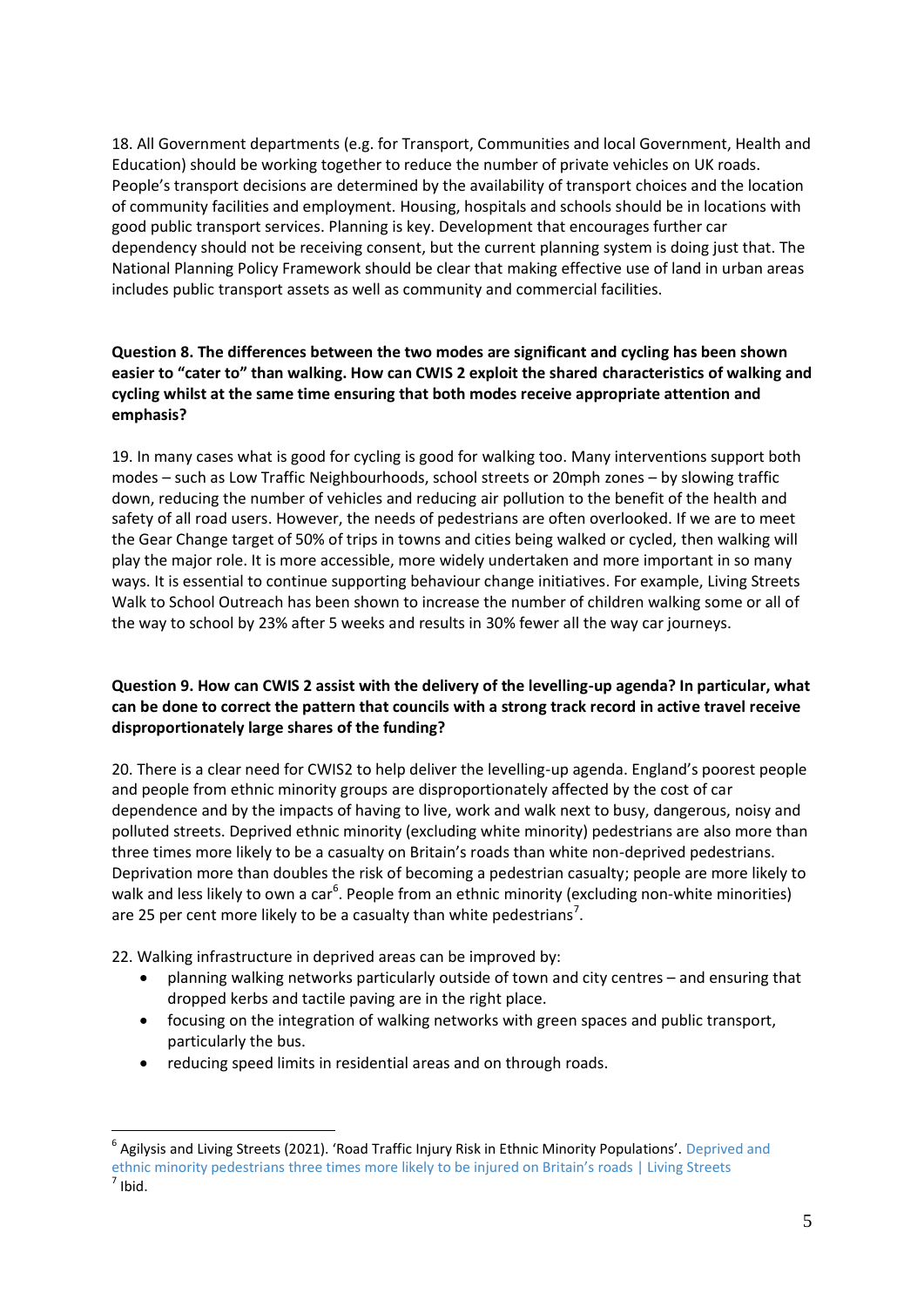- providing more signalised crossings across busy roads, consider if regular (older, younger or less able) users will need more time to cross<sup>8</sup> and reduce unnecessary waiting times<sup>9</sup>.
- address safety fears through good management and maintenance of walking infrastructure (e.g. cleansing of pedestrian underpasses and provision of street lighting)
- remove street clutter and obstructions it is time to ban pavement parking!

23. In order to ensure that funds are spent well investment should be prioritised in towns and cities with the political will and proven capability to deliver active travel projects. Part of the levelling-up agenda must be to build capacity and an 'active travel mindset' in councils in deprived areas. Living Streets' Walk to School Outreach project, which is directly funded by the Department for Transport, employs coordinators to work with over 500 schools and their respective local authorities in some of the most deprived communities in England – for example, by supporting School Streets and conducting school route audits. In 2020-21, the project generated 2.6 million new walking trips and removed 400,000 car km from the road.

#### **Question 10. Walking and cycling are the most accessible modes of transport but the profile of those travelling by these modes does not reflect this. How can the priorities of justice and inclusion be "baked in" to CWIS 2?**

24. Under the Equality Act (2010), it is against the law to discriminate against 'protected characteristics' such as age, disability, gender, race, pregnancy and maternity. Public authorities, such as local councils must also comply with the public sector equality duty. It requires them to think about how their policies or decisions (e.g. making changes to the way street layouts) will affect people who are protected under the Equality Act.

*"The ability to access, and use the public realm—to do things as basic as using shops and meeting up with people outside your home—is vitally important to people's ability to be, and to feel, active members of society"* 

25. Everyone should have the same right and expectations of our public spaces regardless of their characteristics or economic circumstance. Living Streets is an advocate of place-making. CWIS2 should 'bake in' the principle that communities and communities of interest are included in the development, monitoring and evaluation of transport initiatives and public realm improvements. Streets should be fit for walking for everyone from age 8 to 80. However, the only long-term solution to remove conflict and encourage more people to walk (or cycle) is to transform our streets and neighbourhoods by taking space away from private vehicles.

#### **Question 11. Given the extraordinary contribution active travel can make to tackling the climate emergency, how should CWIS 2 be positioned within transport and wider climate policy? More specifically, how should CWIS 2 fit with the anticipated transport decarbonisation plan?**

26. CWIS2 should be given much higher priority and be set over a 5 year period to put an end to 'stop-start' funding. What is needed is sustained investment in walking and cycling at a significantly increased level, together with budget specifically aimed at reducing the volume of traffic on our roads. Transport schemes should be assessed against their contribution to wider public policy goals,

 $^8$  Chapter 6 of the Traffic Signs and General Directions Traffic Signs Manual allows the assumed walking speed to be adjusted from 1.2 m/s to 1 m/s on a case by case basis.

<sup>&</sup>lt;sup>9</sup> See London Living Streets Fairer Crossings Project London Living Streets Fairer Pedestrian Crossings project update – [London Living Streets](https://londonlivingstreets.com/2020/01/24/london-living-streets-fairer-pedestrian-crossings-project-update/#:~:text=The%20goal%20of%20the%20London%20Living%20Streets%20Fairer,service%20and%20experience%20for%20those%20travelling%20on%20foot.)